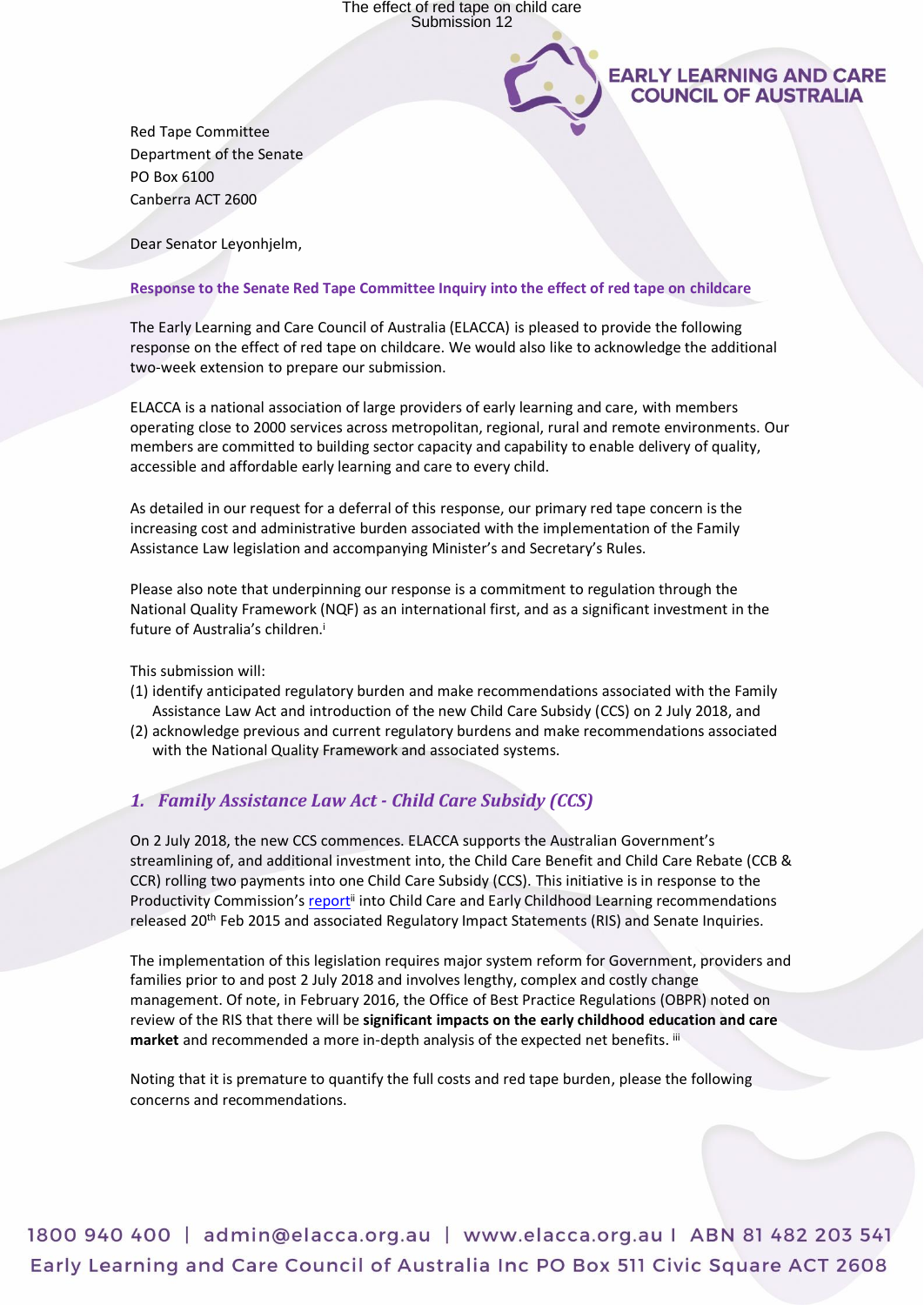# • **Child Care Subsidy System (CCSS)**

One significant element of the implementation of the Child Care Package is the build and rollout of a new national IT system (CCSS). This system will be utilised by thousands of families, providers and multiple government departments to streamline, and enable appropriate distribution of, CCS.

As at 4 April 2018, the technical specifications for the CCSS remain in draft and the scope continues to expand. Many issues that have already begun to impact providers, employees and families are over and above the RIS and were not foreshadowed during prior consultations.

It is recommended that CCSS requirements be limited to the scope of the RIS consultations, and that the system be subject to ongoing review and improvement in consultation with users.

# • **Complying Written Arrangements (CWA) and Enrolment Notices (EN)**

ELACCA acknowledges the importance of clear and formal agreements between families and providers to establish child attendance and fee liability. However, the complex and duplicate process of confirming enrolment and fee liability with families, government and providers is over and above the RIS and will create considerable monitoring costs and regulatory burden.

The process requires families to navigate a complex and confusing online system and repeatedly agree to attendance and fees (as demonstrated in the diagram below). With the understanding that recent Family Day Care fraudulent behaviour requires a strong and targeted response, it is however, unnecessary to penalise the whole sector who manage their business responsibilities honestly, diligently and cost-effectively. Previously a direct formal attendance and fee agreement, respectfully maintained between the early learning and care provider and family, enabled timely, sensitive and appropriate management of child attendance and fee agreements. Under the new system, this has been replaced by a considerably more onerous process at the point of enrolment with **any changes or variations** to attendance or fees triggering a repeat of the entire process.



# It is recommended that this process be promptly reviewed and streamlined.

Source: Department of Education and Training Provider-Service Information sessions

# • **Reporting actual attendance**

The mandatory requirement to report every child's arrival and departure time is also over and above the RIS and will create considerable monitoring costs and regulatory burden for providers from 2 July 2018. This requirement is unnecessary for the implementation of the CCS and can only be met through costly manual data entry (approximately 4 hours per week) or, automated attendance software such as QK Kiosk (at a cost of approximately \$1 000 to \$1 500 per site).

It is recommended that implementation be deferred and only reconsidered following a new RIS.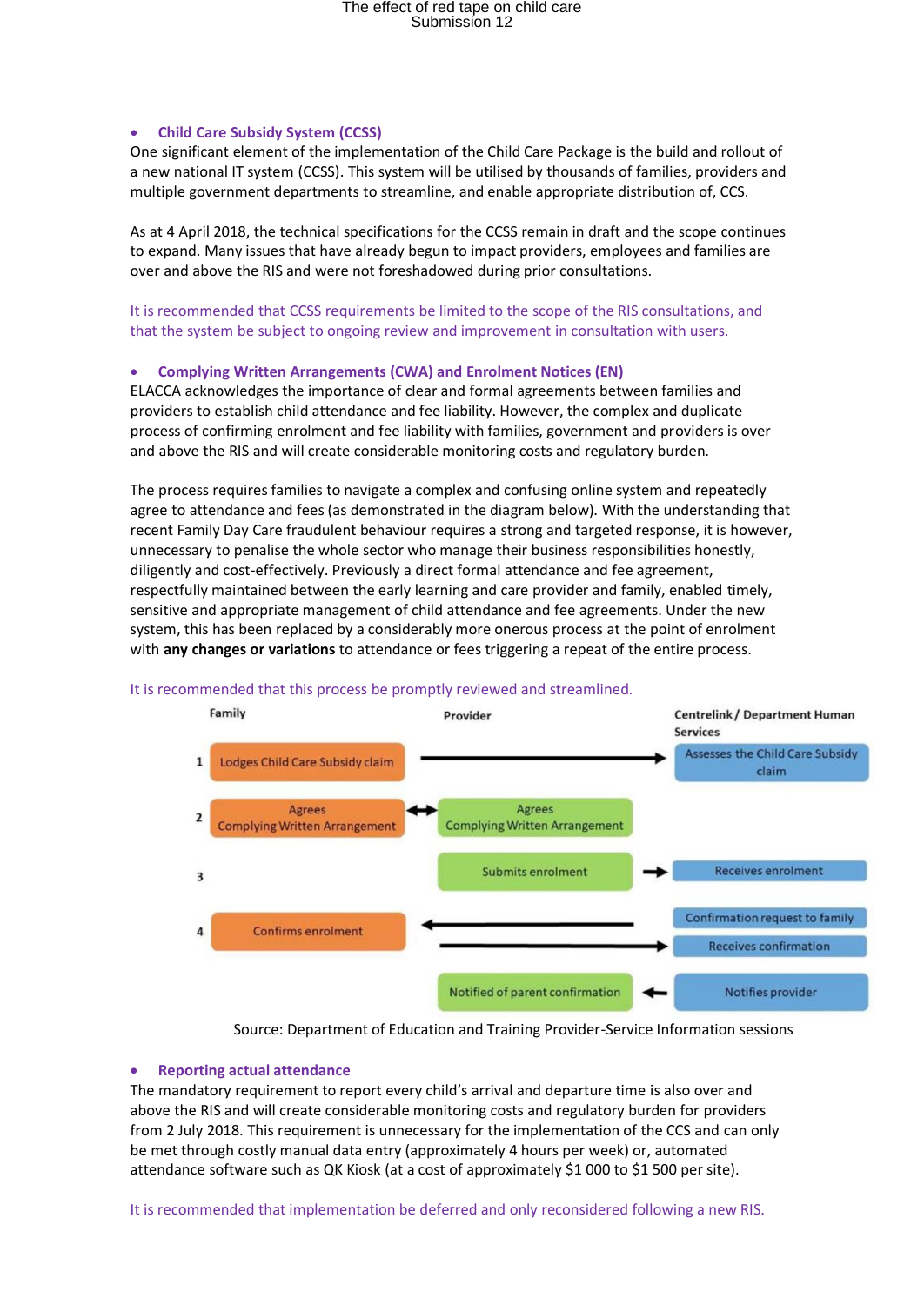### • **Activity Test**

One single payment under the new CCS is welcomed, however, the anticipated positive red tape reduction has been lost under the new more complex and onerous approach to the Activity Test.

The need for documentation of activity, a random audit process and the associated risk of accumulating a debt will likely result in families choosing to withdraw their child from, or not enrol their child in, early learning. As a result, the policy intent of workforce participation and/or early learning outcomes of the CCS in all likelihood will not to be achieved.

In particular, Australia's children experiencing vulnerability and disadvantage, who in the absence of early intervention will potentially require more costly interventions in the future, are most likely to be denied access. The cost of administering the activity test far out ways the benefits received, and future costs incurred.

It is recommended that the Activity Test be removed making every family eligible for a minimum of 36 hours per fortnight, and families engaged in work, training or study be eligible for 100 hours.

### • **Consistency of 'persons with management or control'**

All jurisdictions require that 'persons with management or control' be fit and proper prior to granting provider and service approvals and access to subsidies. However, the definitions and processes vary significantly between jurisdictions – federal, state and territory. This creates unnecessary duplication, red tape burden and cost for both governments and providers.

It is recommended that a single, nationally consistent, definition of 'persons with management or control' and associated application processes be established to meet the requirements of both CCS and NQF.

# *2. National Quality Framework Law and Regulations*

Prior to December 2011, Australia's early learning and care providers were required to navigate a complex, hybrid system of national accreditation and jurisdiction specific regulation. The system created heightened regulatory burden and inconsistency across Australia. It also created the potential for early learning and care services to achieve high quality national accreditation whilst being prosecuted at a jurisdiction level for not meeting basic health, safety and wellbeing regulations.

In January 2012 accreditation and regulation were streamlined into the current National Law and Regulations incorporating the National Quality Framework (NQF) and the establishment of the Australian Children's Education and Care Quality Authority (ACECQA).

Of note, ACECQA has consistently engaged with ELACCA and considered feedback for improvement and streamlining of regulation and burden. This is a valuable relationship which serves to support quality delivery of early learning and care for each child.

In regard to regulatory burden, ELACCA refers the committee to ACECQA's four regulatory burden [surveys,](https://www.acecqa.gov.au/resources/research#RB) undertaken to measure provider's perception of regulatory burdens associated with costly compliance in adhering to the NQF. This ongoing research identifies regulatory aspects that are onerous, and guides system improvements. For example, in response to provider feedback, duplication between some national quality standards were removed as part of the 2015 review of the NQF.<sup>iv</sup>

The regulatory burden survey was administered annually between 2013 and 2015 and again in 2017, with a further survey to be undertaken in 2018. Support for the NQS amongst families and the sector has been high, with consistent ratings of 95% approval, and is evidence of providers willingness to engage in a quality improvement system.

As ELACCA members have developed their understanding of NQF requirements and participated in the Assessment and Rating (A&R) process, they have reported an easing of regulatory burden. The NQF is seen as supporting provision of quality early learning and care. ELACCA acknowledges that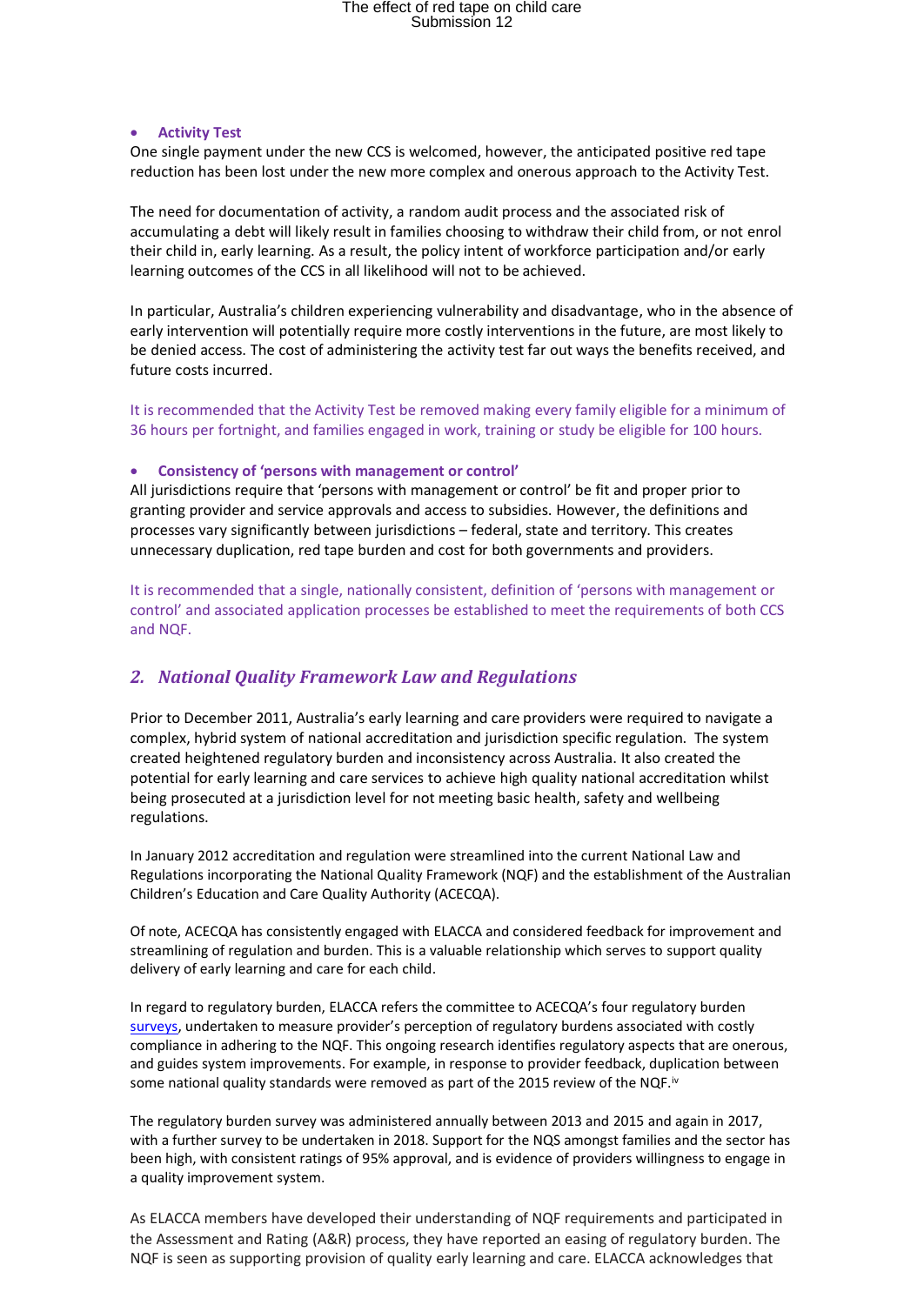aspects of the NQF, such as the Quality Improvement Plan, require ongoing resources, however, members report finding the document highly useful to demonstrate strengths and track goals and progress to improve quality. This is in keeping with the recently released, inaugural ACECQA Annual Performance Report 2017<sup>v</sup>, that evidenced continuous quality improvement from 2012 to 2017 for the majority of services.

It is recommended that the NQF and associated National Law and Regulations be retained for continuous improvement in the delivery or quality early learning and care.

Please find below other specific examples of red tape members have identified as cumbersome, complex and duplicated. The examples have cost and efficiency implications that impact the core business of delivering quality programs for children:

#### • **Improving data management systems**

The National Quality Agenda Information Technology System (NQAITS) is the central data storage for all elements of the NQF. This system has continuously improved, however, it remains cumbersome to learn and use, and ongoing functionality is limited. Specifically, large service providers cannot access their own accumulated data for all their services or make simple changes to update details for Nominated Supervisors.

## It is recommended that:

- investment in improving the system and simplified interface between the NQAITS and new Child Care Subsidy System (CCSS) would reduce unnecessary red tape for government, providers and families, and
- a provider dashboard be established to enable large providers to monitor and improve quality across their services.

### • **Consistency of assessment and rating (A&R) and compliance**

A&R processes and overall ratings vary across jurisdictions, including the frequency of, and triggers for, reassessment and what/how information is collected.

Large providers report receiving inconsistent ratings for services who have parallel organisational systems (policies, staffing, infrastructure). There is also inconsistency in the application of an informed risk-based approach to A&R.

There remains inconsistency across jurisdictions in compliance policy implementation. For example, notification requirements, processing waivers for facilities including space, light, ventilation and staffing, information required to deem an application complete and new service approvals processes. Jurisdictions also provide inconsistent advice to providers regarding breaches or required compliance actions / improvements. For example, in one situation a complete replacement of a playground surface is required, yet a similar situation a minor repair is permitted.

# It is recommended that there is:

- greater use of electronic forms and public portal through NQAITS to assist in consistency of information collection and reduced administrative burden;
- ongoing professional development and support for the A&R process and the development of Quality Improvement Plans (QIPs);
- improved frequency and consistency of A&R visits and implementation of a transparent, riskbased model of reassessment. For example:
	- o **5 years for Exceeding** National Quality Standard;
	- o **2 years for Meeting** National Quality Standard; and,
	- o **1 year for Working Towards** National Quality Standard.
- a more consistency national approach to compliance and resultant compliance actions.